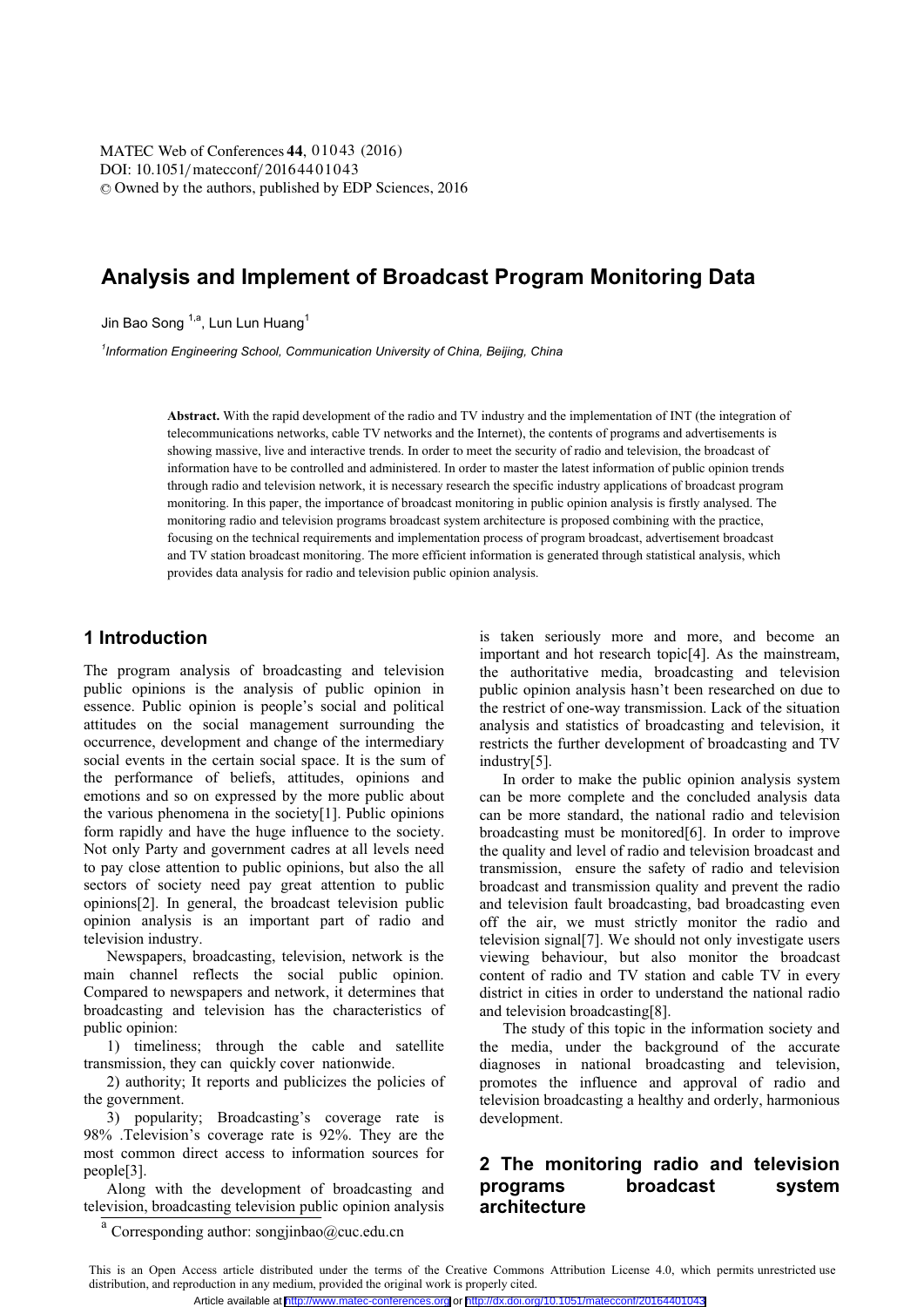

Figure 1. The monitoring radio and television programs broadcast system architecture

The show program source is gained from detecting cities. There are two types of program, type  $\Gamma$  superimposed by watermarking, type II without any watermarking. The pictures of each shown program are sampled from cable television network using frame samplers. Then the data is stored in the disk, encrypted and transmitted back to analysis center using the Internet at night when network isn't busy. All the information enters the data storage structure through the Internet according to frame dispatching mechanism in the analysis center. For type  $\bar{I}$ , watermark is decoded. For type  $II$ , it is treated with image matching retrieval. The formation of the actual radio and television broadcast programs data and audience rating data is produced by the two ways. Then all the information data entries processing and management system. In management system, through radio and television broadcast content analysis software will do data mining and statistical analysis of various content[3].

The concrete modules of the monitoring radio and television programs broadcast system are as follows:

- frame sampler module
- frame sampler dispatching module

• television content watermark superimposition and recognition module

- image matching and recognition module
- program background information data module
- storage structure, database module

Ь broadcasting and television public opinion analysis software modules



**Figure 2.** The concrete modules of the monitoring radio and television programs broadcast system

## **3 Program monitoring analysis**

As is known to all, now broadcasting and making program are divided. The program production company makes program. Then, the program is broadcast by television station. The company of program production will receive payment from TV station. But a lot of television stations, especially at county level, use a way of recorded broadcast from province station program or CCTV and broadcast within the scope of the county in reality. A lot of royalties have been seriously lost by company of program production. Therefore program monitoring analysis is being researched by us. The above functions will be achieved in program monitoring analysis module. It is necessary to filter data in the database, including city, broadcasting television station, broadcasting time, broadcasting duration, program categories, keywords of program, program production company, broadcasting date. Graphics drawing pattern is set when statistical graphics are drawn after filtering data, which makes the final result of the statistical analysis more practical.

### **3.1. Statistical analysis based on program production company**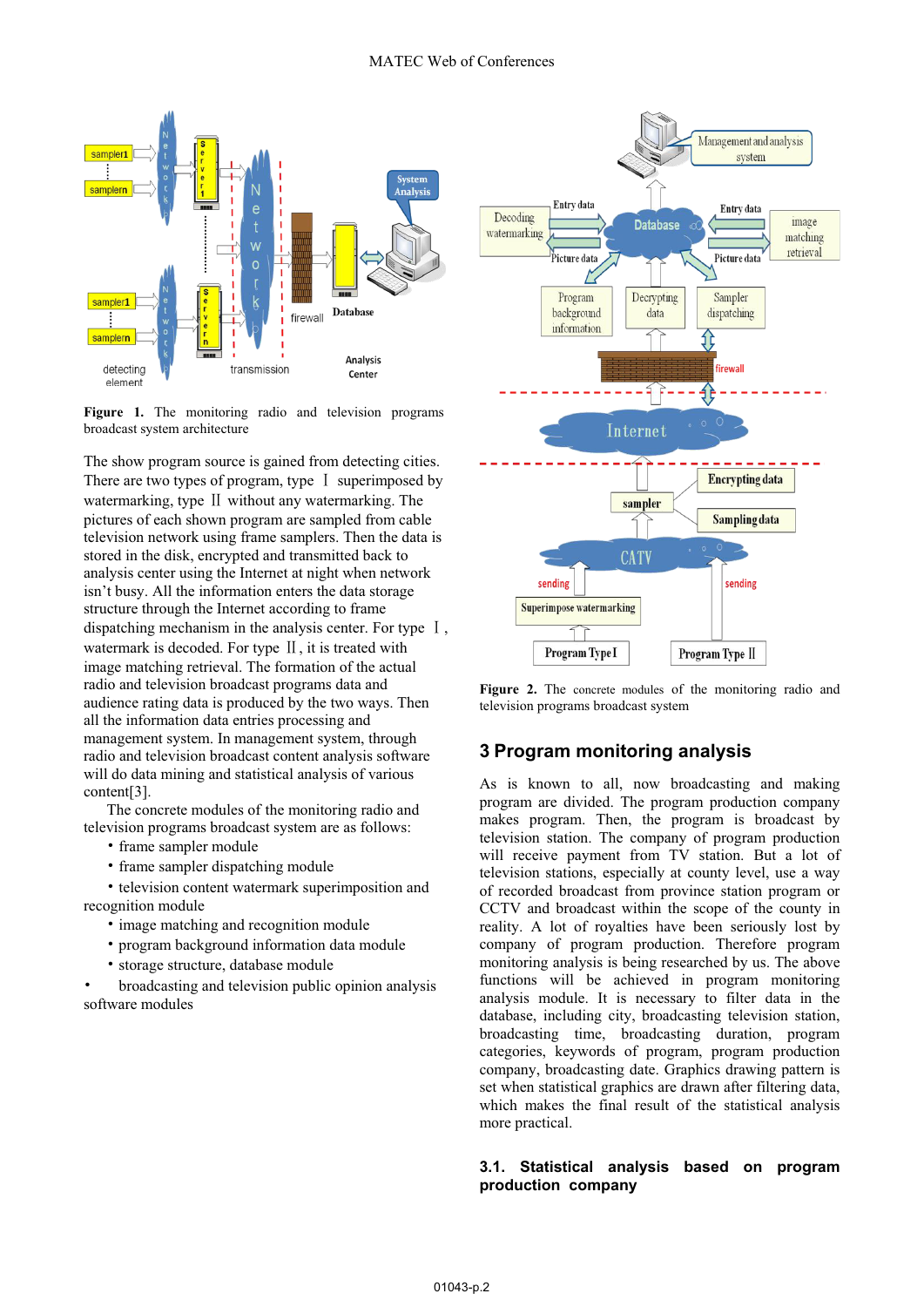Many of the high audience ratings programs broadcast by television stations are purchased from some high level program production companies. The audience ratings of program are the important indicator of television stations. So more and more television stations begin to pay more and more attention to program production companies of high level. At the same time, along with the increasingly competition among the program production companies, it is particularly important to show the ranking information of the production companies generated by the statistics of broadcast data. The ranking information of the program production company can be generated by the program monitoring analysis system through filtering broadcast data. The following example is the ranking information of program production companies in the statistical analysis of CCTV 1 channel, as shown in figure 3. It can be seen through the graphic that China TV drama production center has established nearly a quarter of the broadcast television program in the program production companies in China central television (CCTV) - 1.



**Figure 3.** The ranking information of program production companies broadcast on CCTV-1

The broadcast data can also be firstly selected depending on the type of programs. And then the ranking information is carried out in accordance with the programme production company list. So you can know the strength of some program production company in the field of the special program production. For instance, statistical analysis to the ranking information of program production companies in cultural entertainment programs broadcast on CCTV-1 and CCTV-4 channel as shown in figure 4.



**Figure 4.** The ranking information of program production companies in cultural entertainment programs broadcast on CCTV-1 and CCTV-4

Through the above statistical analysis, the purpose is to serve TV station and the company of program production. For television station, through the list statistics, one can choose the power program production companies for their production program. Besides, the

station chooses people loved program in order to improve its audience rating. For company, it can know its rankings in the companies of program production and also can learn from this list of different production department of program company performance. The department with poor performance should be adjusted or eliminated. It provides the company decision-maker favourable adjustment accordance.

#### **3.2 Statistical analysis based on program type**

CCTV and the provincial satellite television stations establish a variety of non-integrated channels, such as economic channels, entertainment channels, news channels. Some satellite TV channels don't achieve the result of professional channel due to economic interests. For instance, in order to increase ratings and advertising revenue, the science and technology education programs are few in the education channel in broadcasting every day. These phenomena show that it is necessary to supervise the professional channels. At the same time, the state administration of radio, film and television also has corresponding measures with the establishment of these special channels, such as assuming that the proportion of economic programs in all broadcasting programs should not be less than 30% in the economic channels. So this analysis module can provide analytical data for government regulators. For example, the statistical analysis of the proportion of each type of program shown in CCTV-3 channel, as shown in figure 5. Through the figure we can see very clearly that among all programs broadcast by CCTV-3, cultural entertainment programs together with music programs common occupy nearly 73% proportion, which belongs to the normal range of broadcasting.



**Figure 5.** The statistical analysis of all kinds of programs shown in CCTV-3 channel

### **4 Advertisement monitoring analysis**

The service object of advertisement monitoring analysis is the advertisement owner and the advertisement company. We know that advertisement owner that are mainly the manufacturers entrust the advertisement company to make advertisement. The advertisement will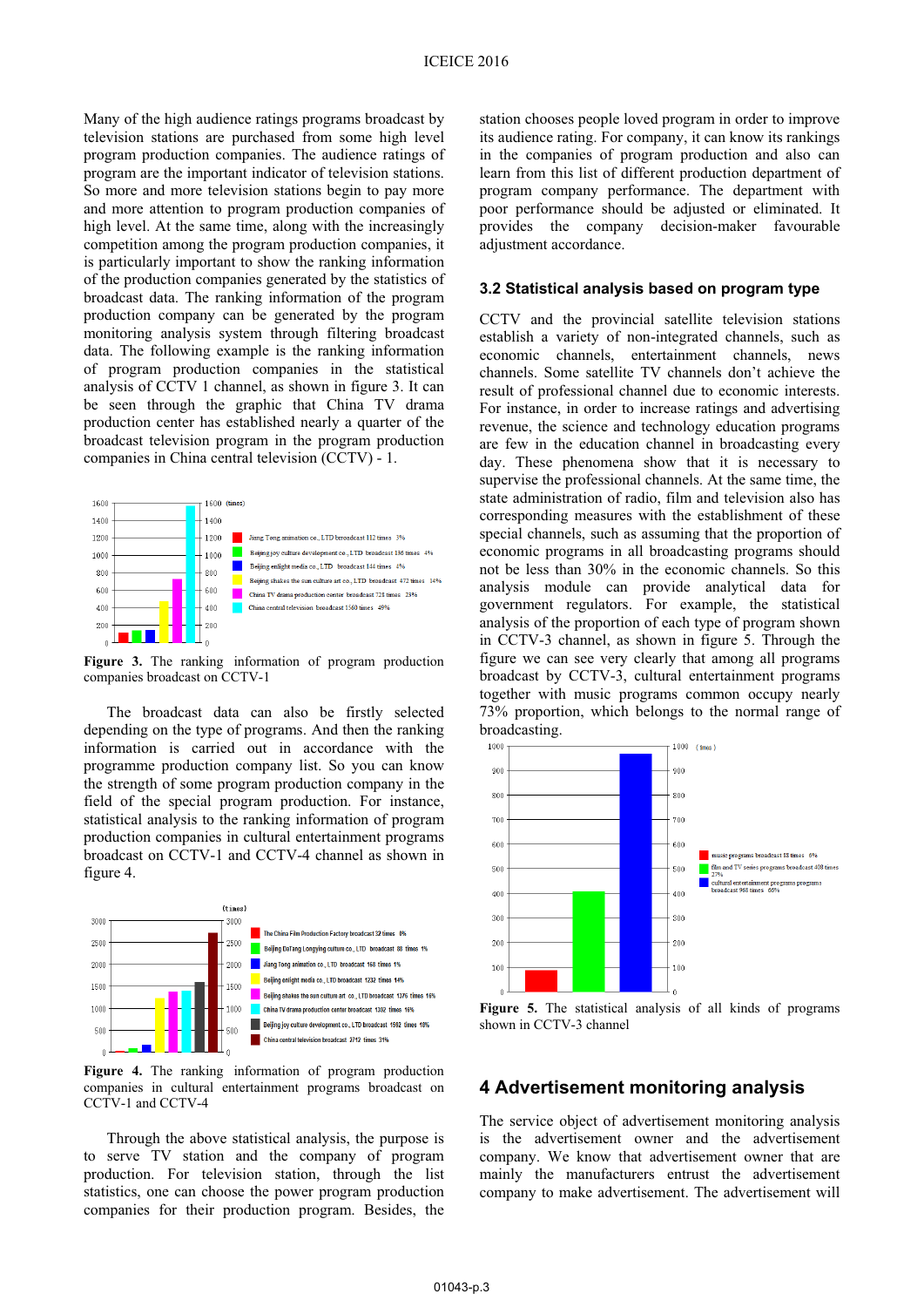be shown on television. The ad-rate depends on five factors:

(1) the broadcast channels. BTV's ad-rate and CCTV's ad-rate are obviously discriminating. Different TV ad-rate is determined by the TV audience rating.

(2) the advertisement's broadcasting time. Prime-time ad-rate and non prime-time ad-rate are a great difference.

(3) the broadcasting duration. 9 seconds ad-rate and 15 seconds ad-rate are different.

(4) the advertisement's broadcasting times. Three times advertisement and one time advertisement have different ad-rate.

(5) the broadcast order. This is the most neglected advertisement monitoring analysis of factors. For example, when television ad time begins, expenses of the first ad and of the third ad will also be different. The audience may change to other channels when the third advertisement begins. The similar product advertising affects advertisement effect each other if similar advertisements broadcast one by one. So advertisements sequence also need to include into public opinion analysis[3].

#### **4.1 Statistical analysis based on the advertisement company**

An important index that advertisement owner chooses the advertisement company is to check the occupancy of the advertisement market. By means of the statistical list of advertisement companies of advertising information broadcast in a channel or an area, the advertisement company's market share can be analysed within a specified channel or regional. For example, through the statistical analysis of advertisement broadcast on CCTV-2, advertisement companies share can be carried out in all entry broadcasting advertisement information, as shown in figure 6.



**Figure 6.** The statistical analysis of advertisement companies share shown on CCTV-2

In addition, the advertisement monitoring analysis also includes various ranking list statistics and comparison of statistics of similar products advertisement. Purpose is to serve the advertisement owner and the advertisement company.

For the advertisement owners, through the list statistics and comparative statistics of similar products, one can choose the power advertisement company to make advertisement. The advertisement owners also can understand their products in the same products in position.

The company can understand relationship of the sales of its products in the different regions and its advertisement in different areas. Then, the company can adjust its advertisement strategy.

For the advertisement company, it can know its rankings in advertisement and also can learn from this list of different production department of the advertisement company performance. The department with poor performance should be adjusted or eliminated. It provides the company decision-maker favourable adjustment accordance.

### **4.2 Statistical analysis based on the advertisement broadcasting**

Advertisement owners generally advertise on television for profit, which makes the enterprise occupy a broader market, sell production and take advantage with the competitors of similar products. The competition doesn't just exist in the market. There is competition in the advertising. The advertisement owners can get competitors' advertising information in order to make the next step of advertising strategy.



**Figure 7.** The contrast situation of Haier and Midea airconditioning advertising

Advertising is also pay attention to broadcasting time. No matter how good the advertisement is produced and how many the advertisements are delivered, it will be nothing if you can't arrange the broadcasting time well. It also cannot achieve the desired effect. So the advertisement owner must do market research ahead when advertising and analyse the effect of time factors on the advertisement effect. At the same time, the advertisement owner can also get statistics data of the successful advertising companies in the industry for reference.